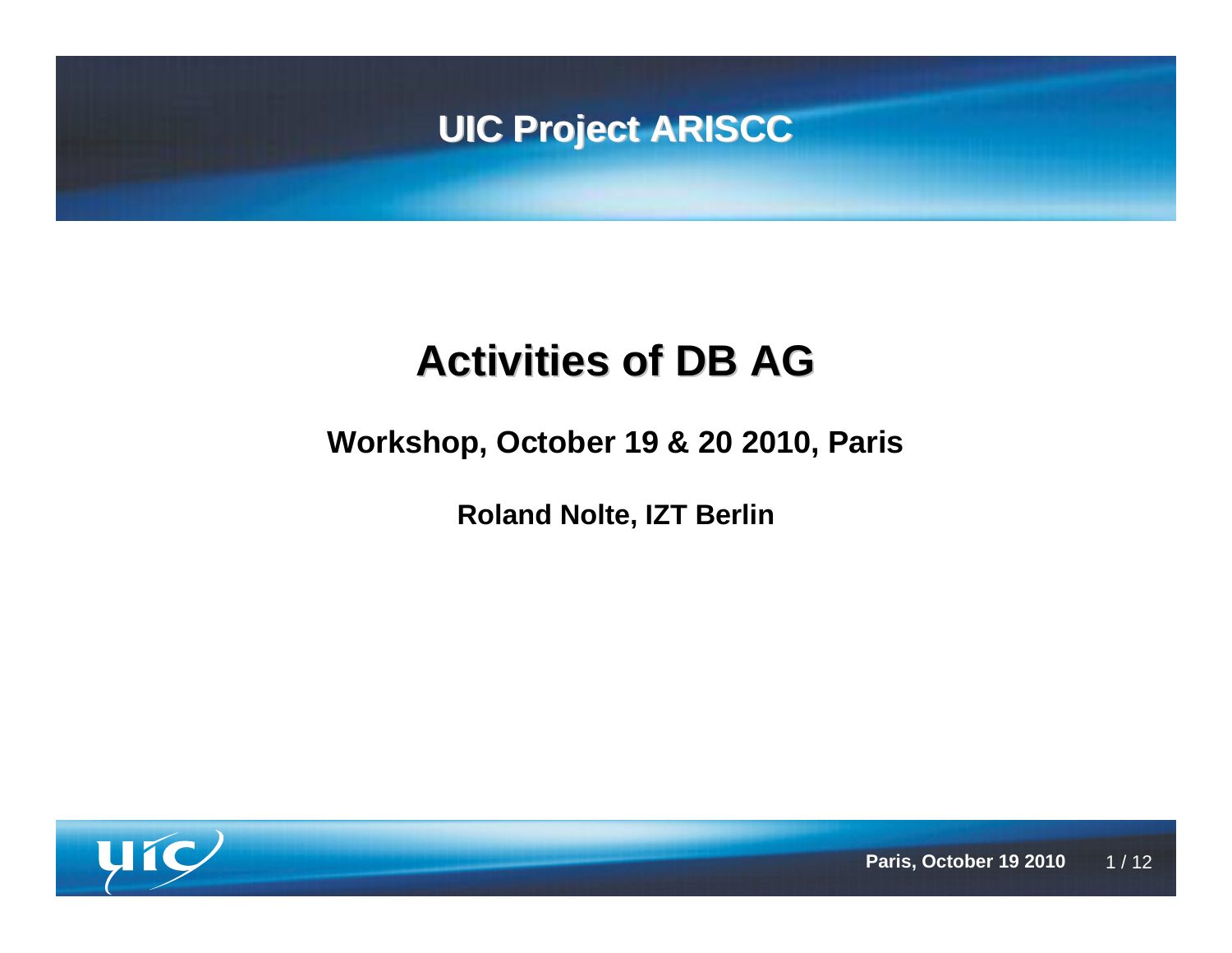### Extreme Weather Events in Germany – Elbe flood 2002



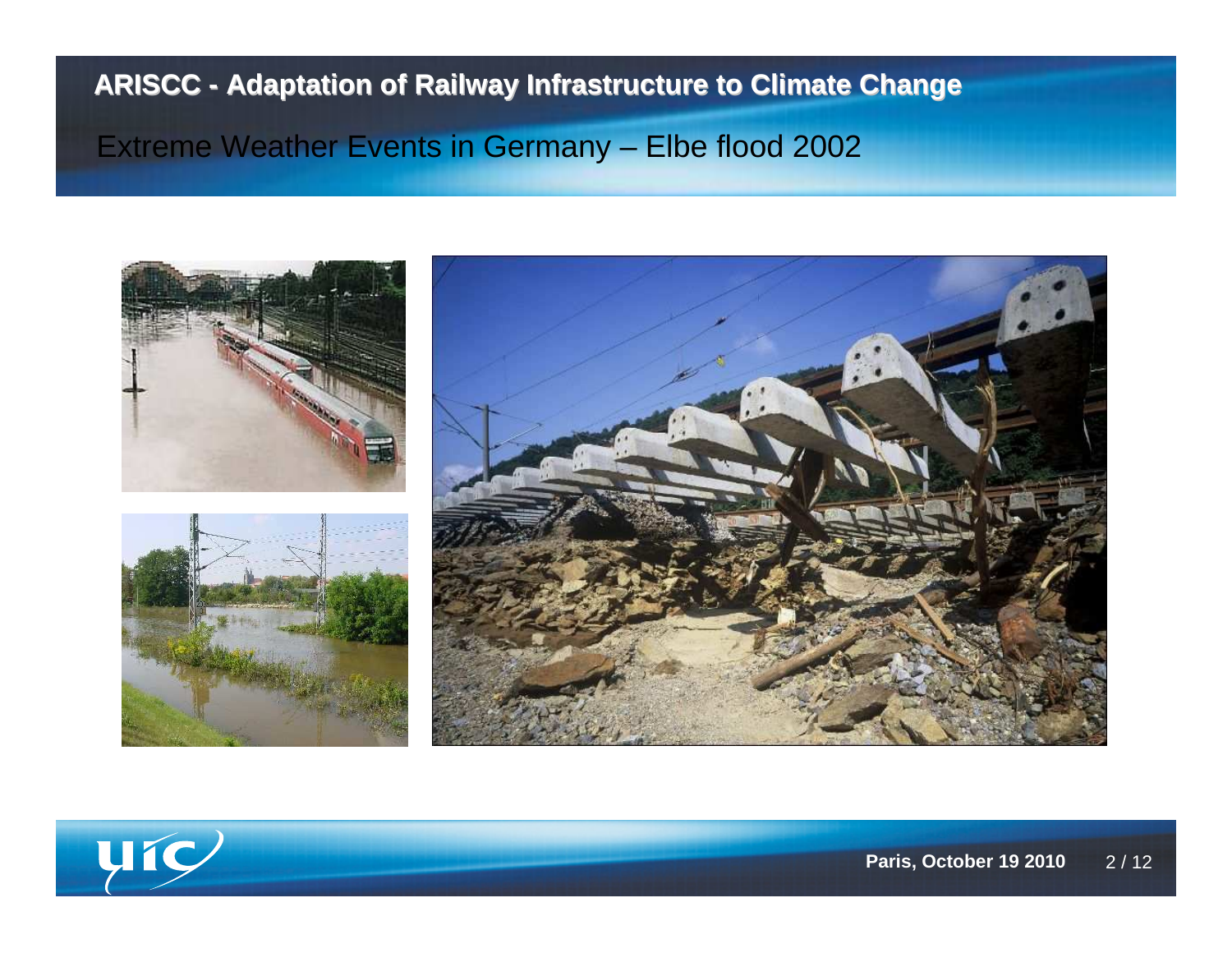**ARISCC - Adaptation of Railway Infrastructure to Climate ChangePriorities of DB Netz**

Consistent data bases (events, damage, status of assets)

- Damage & delays caused by storms and gales
- **► Heatwaves and extended dry periods** (track buckling, maintenance problems, safety, destabilization….)
- Flooding (surface and fluvial flooding)
- Long-term: Change in vegetation growth patterns

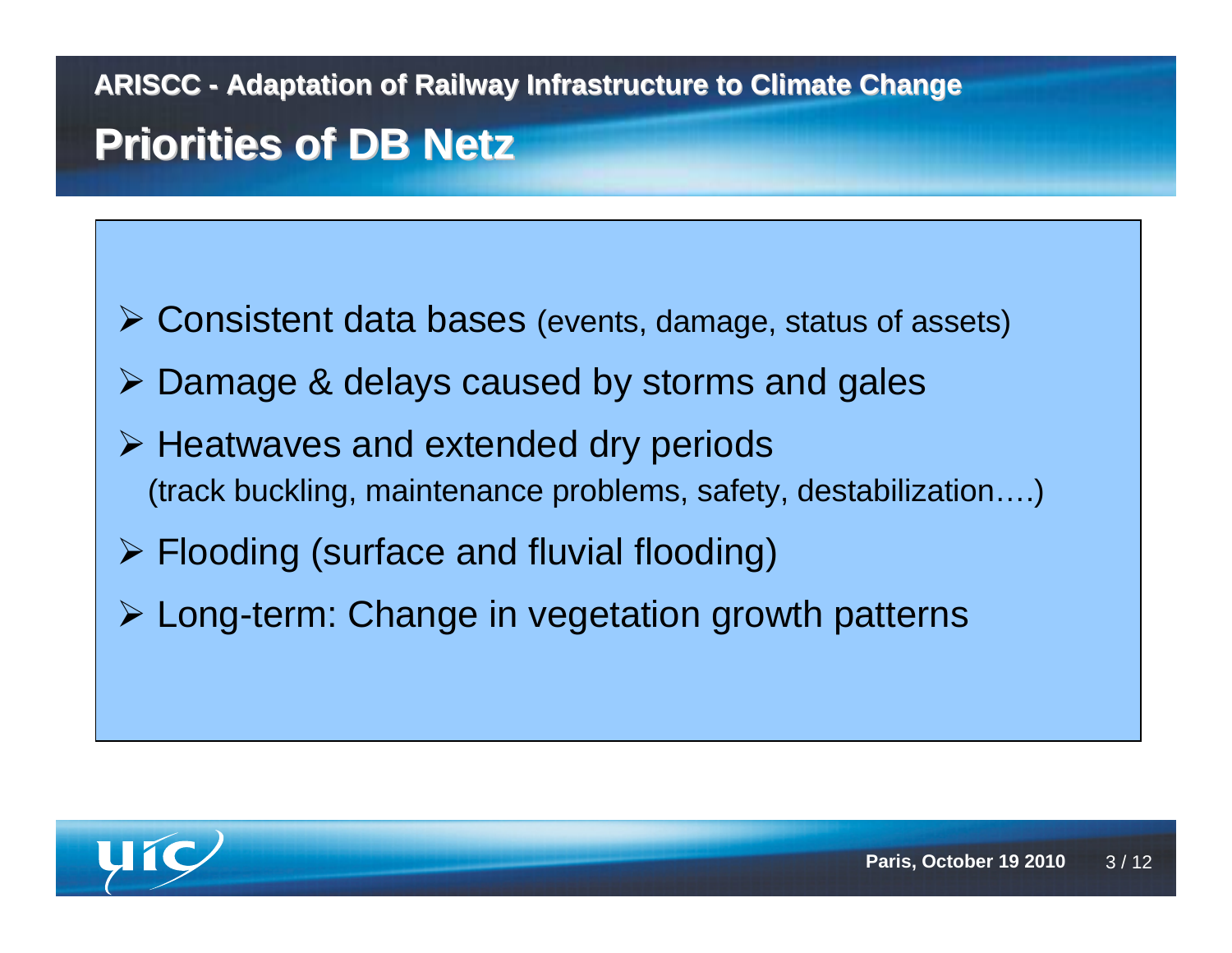## **DB Activities - Overview**

### **Activities of Deutsche Bahn**

- Data analysis (weather-related incidents & delays)
- First assessment of regional climate scenarios
- Case study Rhine valley within ARISCC
- Dedicated on-line weather monitoring system (Bavaria)

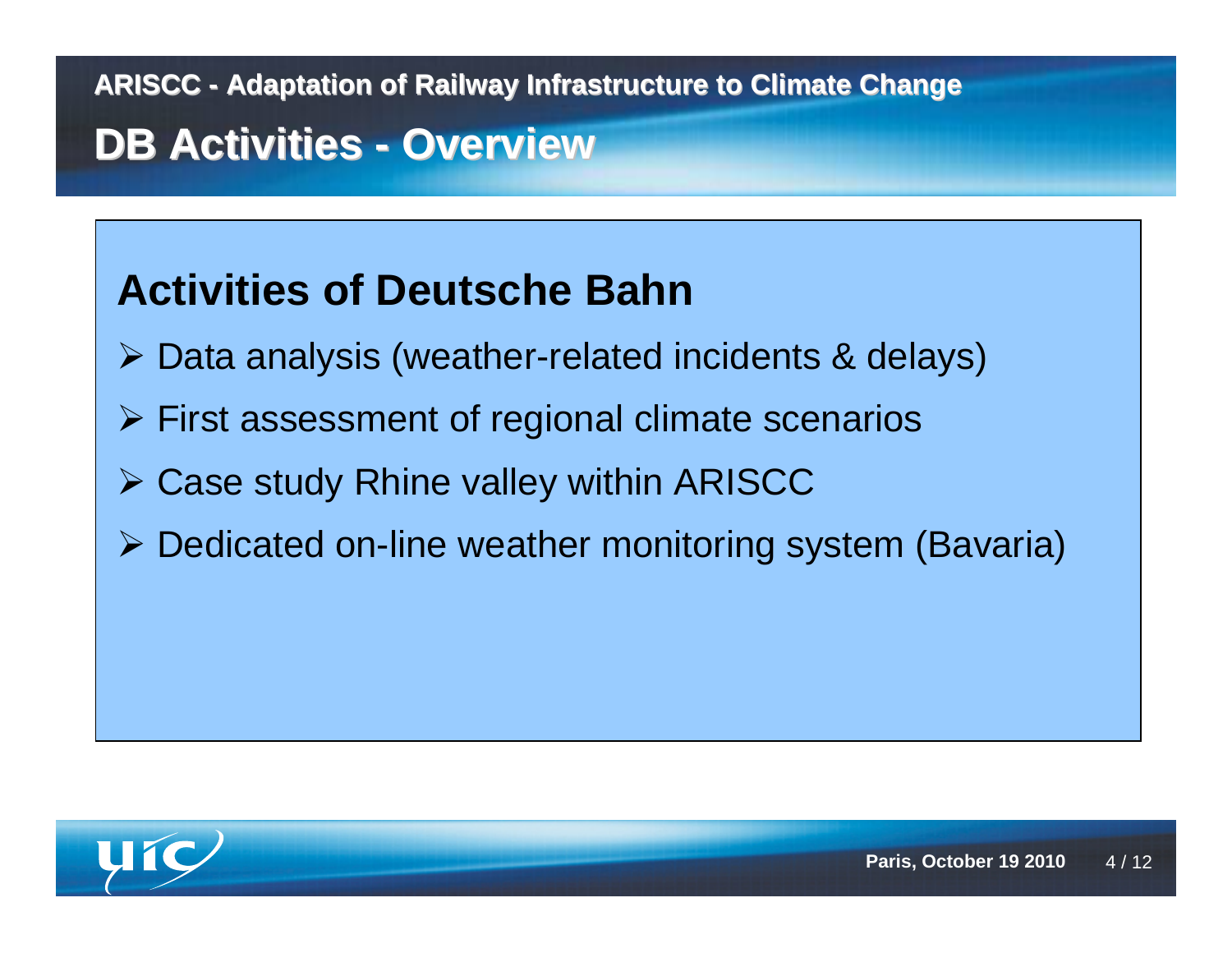### **Data analysis: Weather-related incidents & delays**

#### **Correlation between Temperatur and the number of incidents**



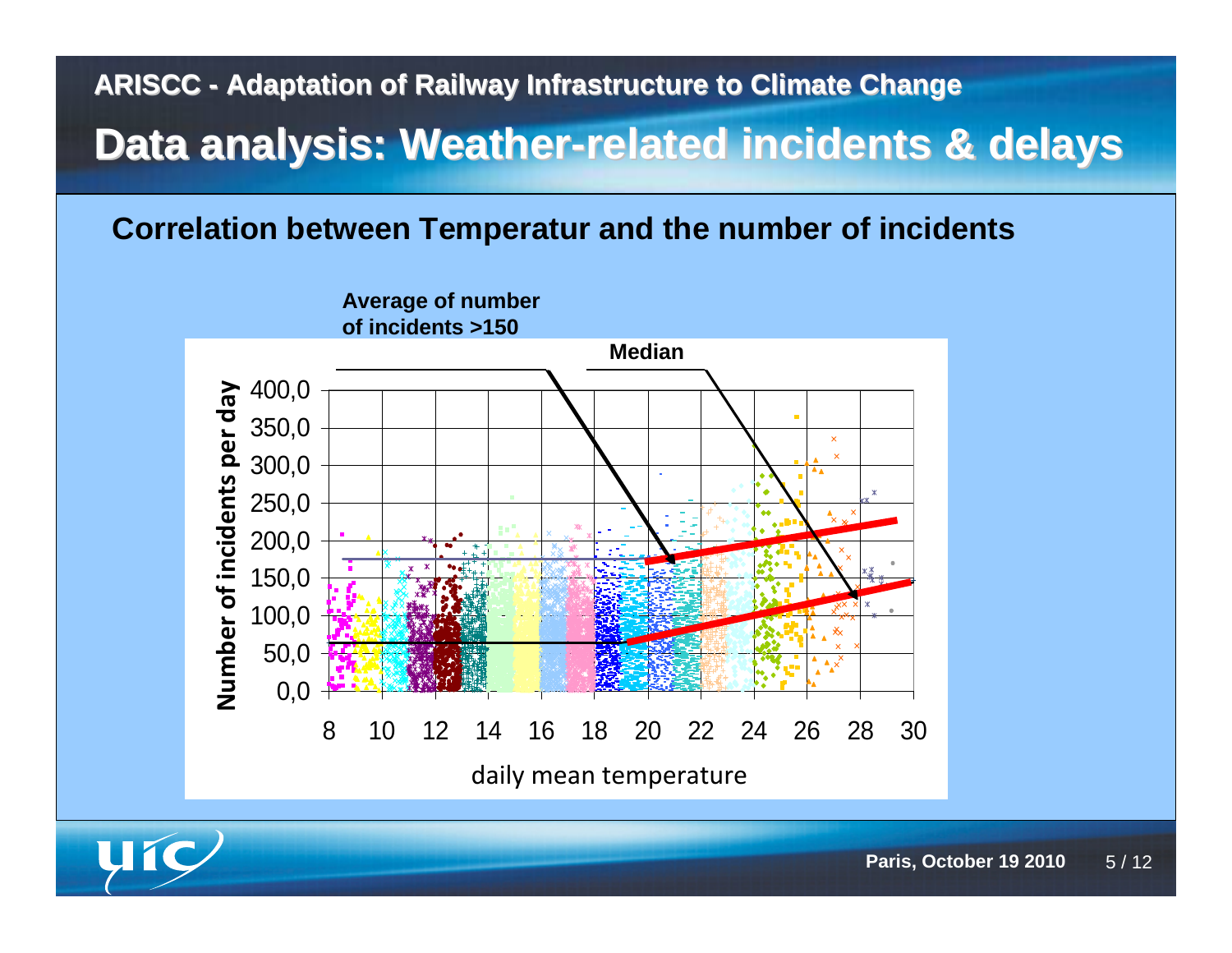### **Assessment of regional climate scenarios**



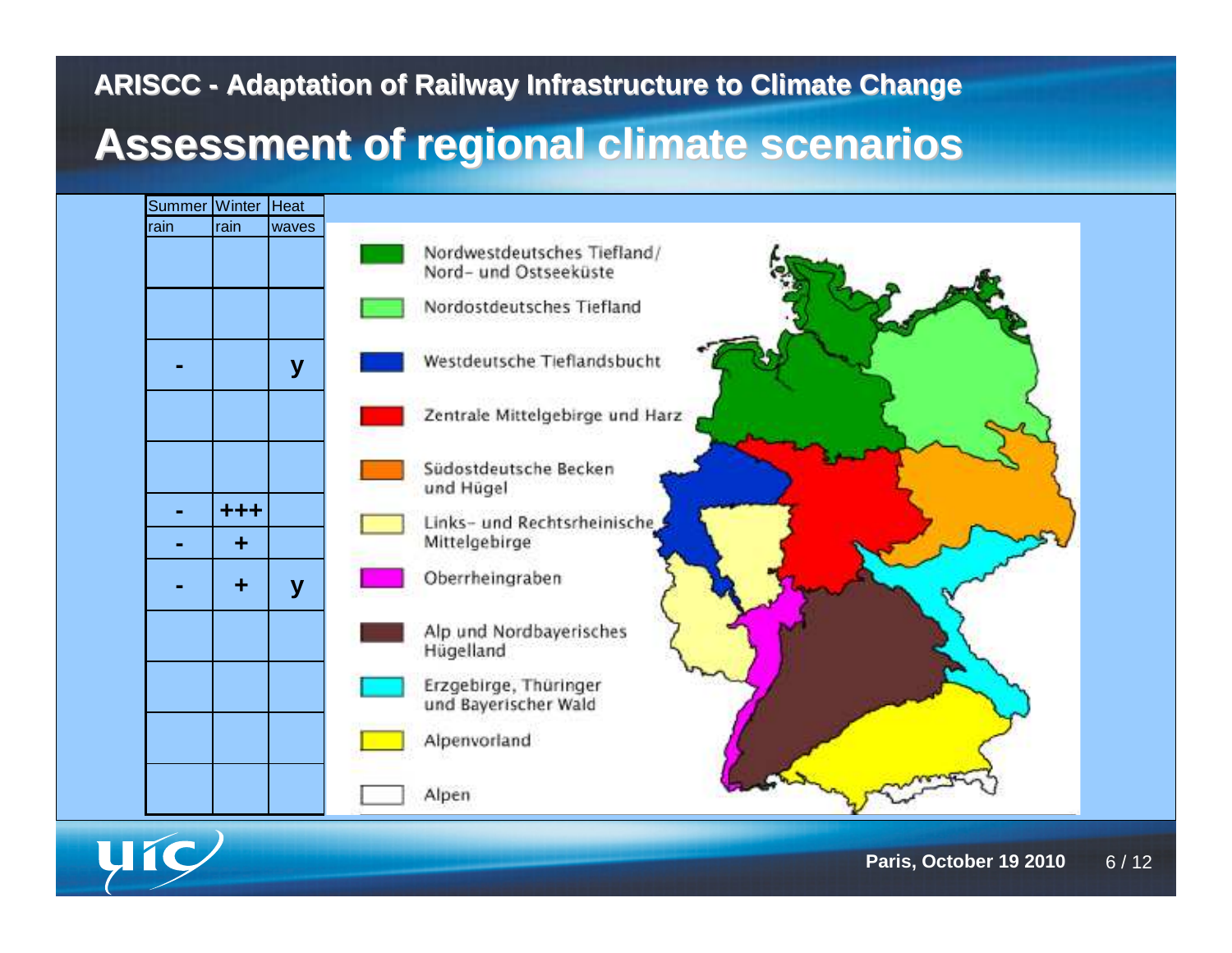## **ARISCC - Adaptation of Railway Infrastructure to Climate ChangeARISCC Case Studies – Rhine Valley**



Number of hot summer days in NRW in 2046/2055 and change from the baseline 1951/2000

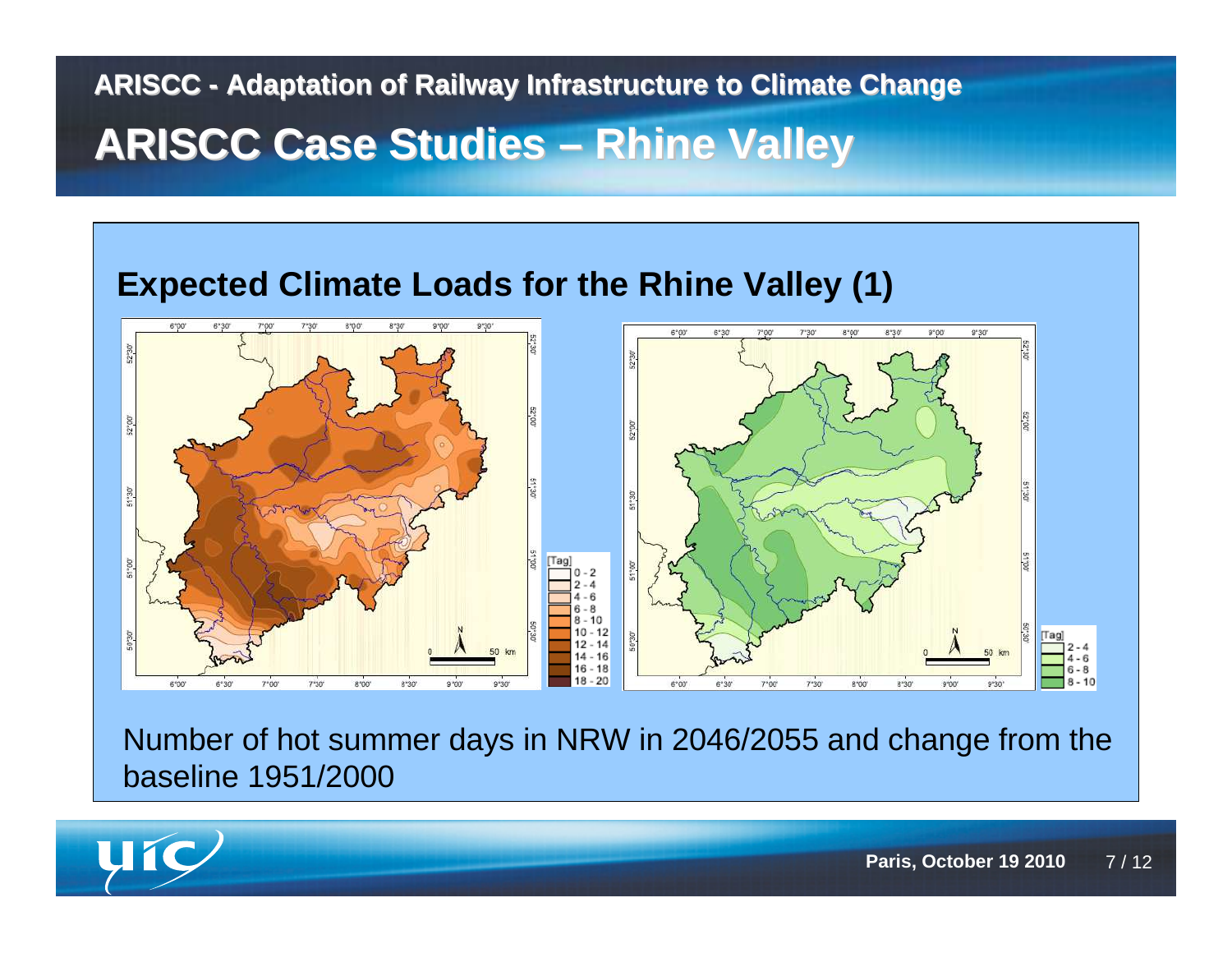## **ARISCC - Adaptation of Railway Infrastructure to Climate ChangeARISCC Case Studies – Rhine Valley**



(Mountain Ranges along the Rhine)

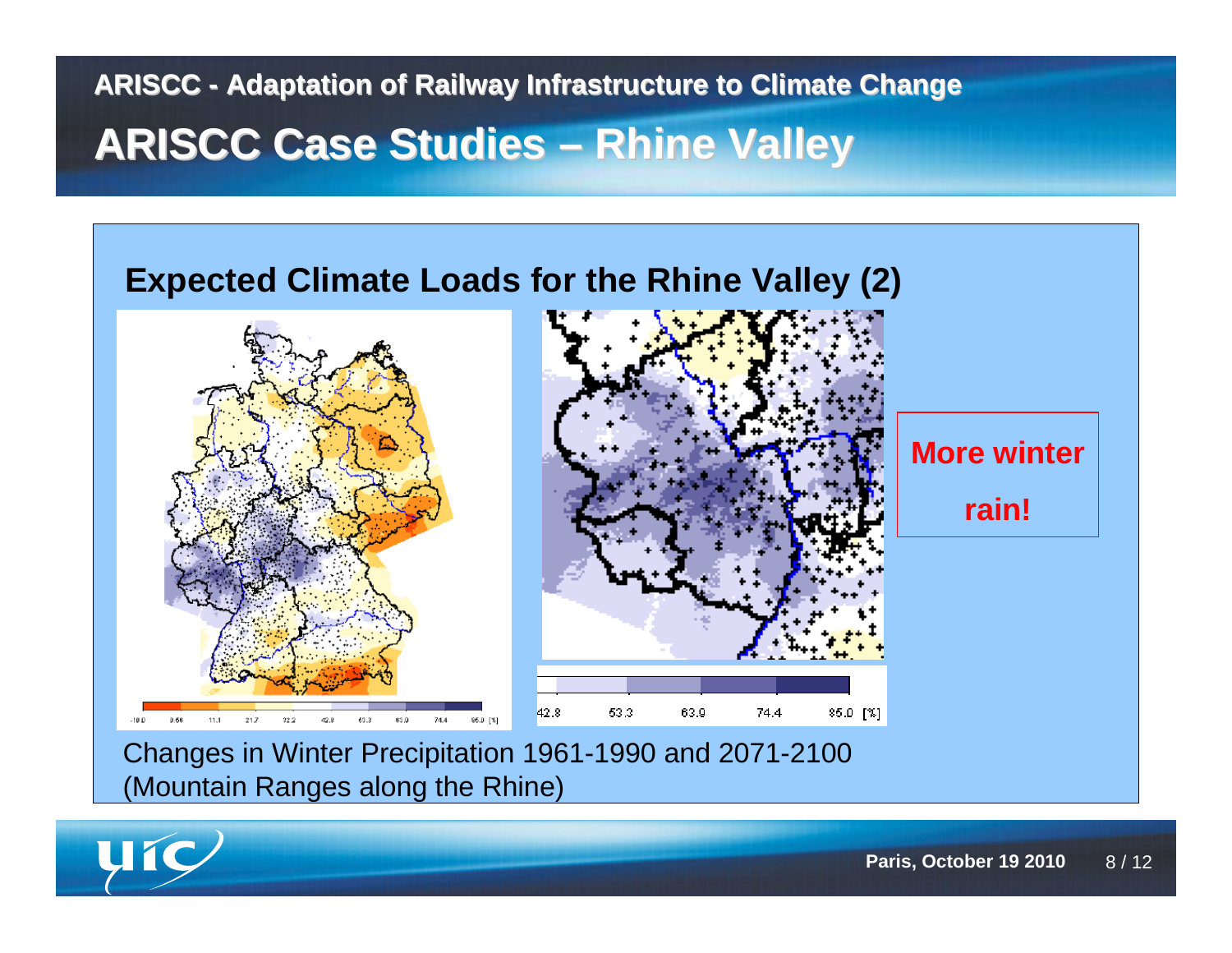# **ARISCC Case Studies – Rhine Valley**

### **Expected Climate Loads for the Rhine Valley – "Event days"**

| Nr.            | cold days     | very cold days | warm summer days     | hot summer days                | dry days             | wet days |
|----------------|---------------|----------------|----------------------|--------------------------------|----------------------|----------|
|                | $T_{min}$ <0° | $T < 0^\circ$  | ${\rm T_{max}}$ >25° | $\mathsf{T}_{\text{max}}$ >30° | N <sub>0</sub> , 1mm | N>10mm   |
| 1              | $-27,0$       | $-5,0$         | 22,5                 | 8,7                            | 4,0                  | 0,5      |
| 2              | $-19,8$       | $-3,6$         | 21,6                 | 8,2                            | 9,0                  | 1,0      |
| 3              | $-20,7$       | $-8,5$         | 16,9                 | 6,0                            | 3,6                  | 0,7      |
| $\overline{4}$ | $-16,2$       | $-6,6$         | 17,4                 | 5,2                            | 4,4                  | 1,4      |
| 5              | $-19,7$       | $-5,2$         | 17,6                 | 6,3                            | $-3,9$               | 1,8      |
| 6              | $-28,6$       | $-10,4$        | 19,9                 | 6,7                            | 13,2                 | 0,6      |
| $\overline{7}$ | $-11,9$       | $-4,2$         | 16,4                 | 6,3                            | 1,4                  | 2,1      |
| 8              | $-23,7$       | $-6,1$         | 12,0                 | 4,0                            | 3,4                  | 1,5      |
| av             | $-21,0$       | $-6,2$         | 18,0                 | 6,4                            | 4,4                  | 1,1      |

Change of the number of event days (1951/2000 compared to 2046/2055)

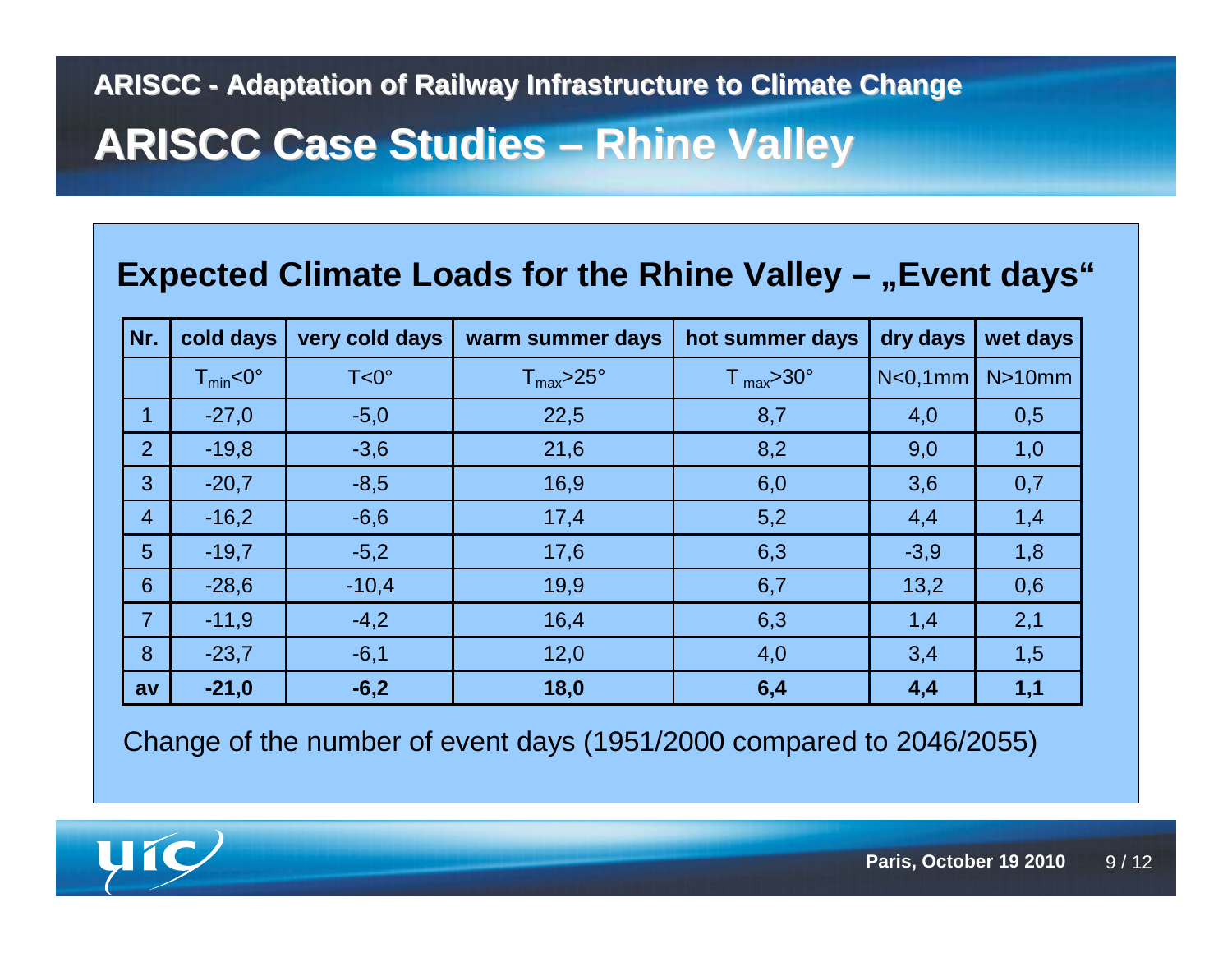# **ARISCC Case Studies – Rhine Valley**